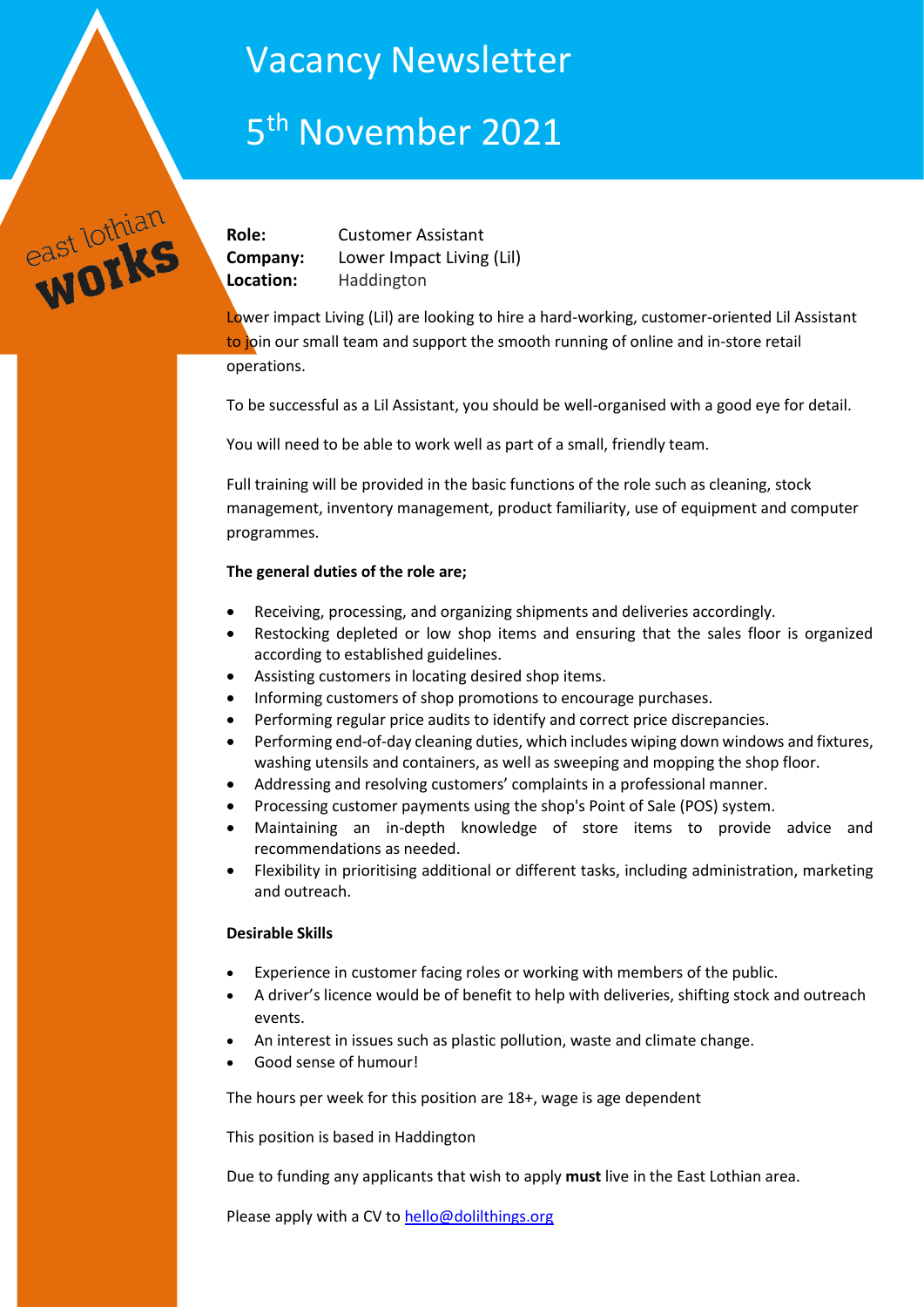**Role:** Digital Office Assistant **Company:** Bright Water **Location:** Musselburgh

You will provide a comprehensive and reliable administrative service to Brightwater stakeholders both within and out with the organisation through multiple channels of communication.

Within this role it will be key to have good customer service skills to ensure all stakeholder relationships are running smoothly. At Brightwater our company culture is to always look to see how we can develop and progress our teams skills.

## **Key Responsibilities:**

- Deliver excellent customer service
- Communicate with customers using telephone and outlook
- Operate Office software to extract information
- Operate CRM to create opportunities, quotations and job files
- Input and manipulate data in Microsoft Excel
- Ad hoc administration tasks

## **Key Skills Required:**

- Enthusiasm to work & make a difference
- Good people skills
- Strong communicator
- Ambitious, strong work ethic

#### **Important Information**

"QA's apprenticeship programmes may be funded in part by the European Union through the European Social Fund, which supports the development of employment opportunities and a skilled workforce."

For more information about QA Apprenticeships, please visit our website. Note: This advert may close early if a suitable candidate is found before the advertised close date is reached.

Job Types: Full-time, Apprenticeship

Salary: £15,000.00-£18,000.00 per year

Schedule: Monday to Friday

Work remotely: No

[Bright Water](https://uk.indeed.com/jobs?q&l=East%20Lothian&radius=15&fromage=3&start=10&advn=6635864265058138&vjk=485751cb4061ad88)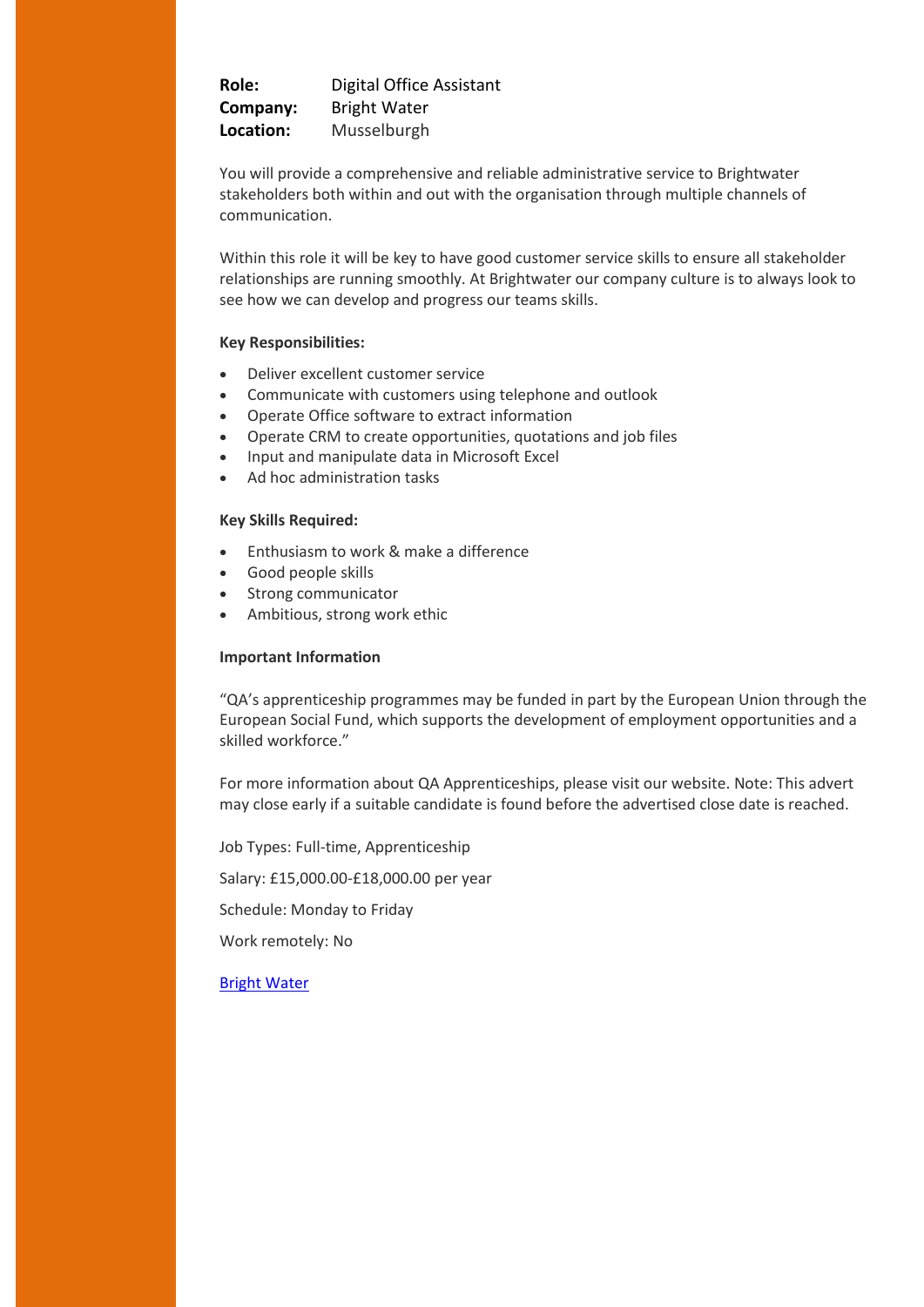**Role:** Trainee Parts Sales Advisor **Company:** Scot JCB Limited **Location:** Haddington

#### **Who are we?**

The Scot JCB Group is made up of Scot JCB, Scot Agri, SPS and SIA. We have been supplying and servicing JCB machinery throughout Scotland and the North of England for over 60 years.

The role of a Trainee Parts Sales Advisor will involve learning to sell to agricultural and construction parts; this may be to existing, lapsed or new customers. You will be required to identify and satisfy customer equipment requirements for parts across the full range of JCB, Massey Ferguson, Horsch machines as well as several others for repair, service or maintenance.

#### **The successful candidate will have:**

- Interest, experience or an understanding of the agricultural industry
- The ability to prioritise tasks and work well under pressure
- The ability to work well within a team in a fast paced environment
- A good understanding of the importance of excellent customer service and building rapport with customers
- Good working knowledge on Microsoft applications
- Attention to detail
- A flexible and positive attitude with an outgoing approach to work
- A friendly and approachable manner so you can assist internal and external customers
- This is not a reactive order taking role, you must be comfortable selling and upselling in a pro-active manner face to face and by phone.

#### **The role involves:**

- Taking enquiries from customers across phone and counter
- Looking up and identifying parts
- Promoting and selling parts to meet customer needs
- Proactively expediting parts not arriving from suppliers on time
- Being involved in proactive telemarketing campaigns
- Supplying service department with parts as required
- Assisting in keeping the parts inventory orderly and up to date
- Receiving and checking incoming shipments

Building and maintaining customer relationships

Being involved with inventory management, invoicing and other admin tasks.

In house training

In return you will receive:

- A competitive salary
- Healthcare Cash Plan (company paid)
- Free on-site parking
- Contributory pension scheme
- Life assurance three times salary
- 29 days annual leave, rising to 34 after 10 years in the business
- JCB and in-house training

**Closing Date:** Monday 29 November 2021

[Scot JCB Lmited](https://www.networxrecruitment.com/Jobs/Feed?key=EwrPZc4BSuqUbXoTqYSYzo7KOl5OAnONJ567pN2YHBs%3d)